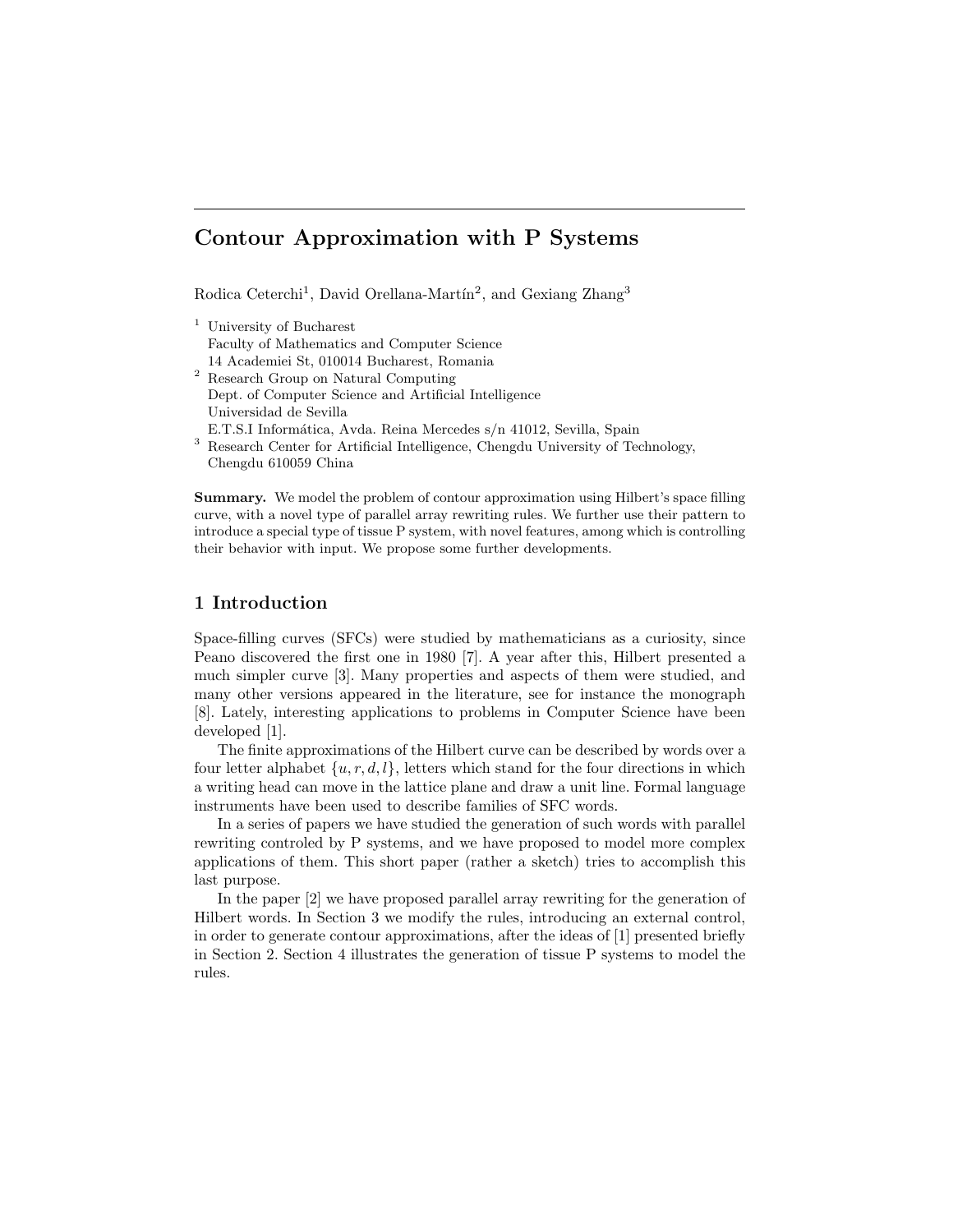In Section 5 a new variant of tissue P systems where in each transition step it can obtain inputs from external systems. Section 6 is devoted to a P system of the above variant capable of generating a contour approximation based on the Hilbert Curve.

Finally, in Section 7 we propose further developments of the ideas of this paper, and in ?? we indicate a possible development for crisis management.

### 2 Problem presentation

In his monograph [1], Bader proposes to use SFCs to maintain data about 2D objects. Figure 1 from his monograph illustrates the fact that, among several possible traversals of the quadtree associated to a 2D closed contour, a traversal based on the Hilbert SFC is more suited for applications which process the data in the quadtree nodes, since it has the locality property.



Fig. 1.5 Quadtree representation of a regular  $4 \times 4$  grid, and a sequential order that avoids jumps



Fig. 1. Figures extracted from monograph [1] (Ch. 1, Pg. 6)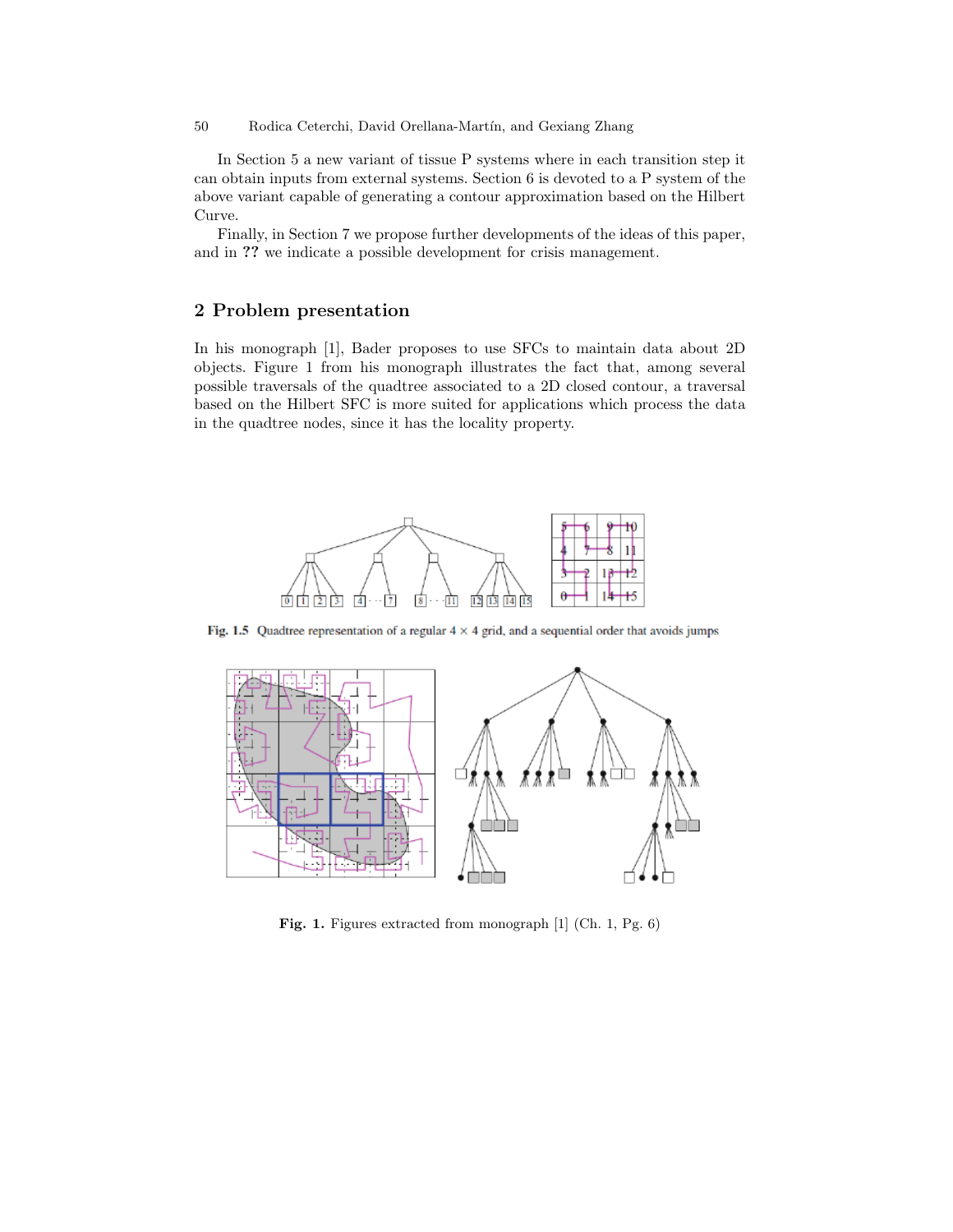As Figure 2 illustrates, the approximation of the contour is obtained by pasting together pieces of the Hilbert curve, of different orders. Each piece of the Hilbert SFC is obtained in the usual manner, by repeated subdivisions of each sub-square where necessary, that is only for those sub-squares that cross the contour (border) of the 2D picture.

In the following, we propose to model the contour approximation generated by this method, first with arrays, next with P systems.

## 3 Contour generation with array rewriting



Fig. 2. The approximation of the contour is based on the pasted pieces of the Hilbert curve generated in the process [1]

Note: A combination of term rewriting rules with some constraints (called control) specifying the possible rewrite positions.

Consider the alphabet of non-terminals

$$
\bar{N} = \{Ud, Ur, Ru, Rl, Ld, Lr, Du, Dl\},\
$$

where each element is a  $1 \times 1$  array.

Denote by  $\Gamma$  the array morphism of the eight rewriting rules bellow:

$$
U^* \to \begin{cases} Ur & Ud \\ Ru & L^* \end{cases} \qquad with \; * = d, r \tag{1}
$$

$$
R^* \to \frac{D^* \, Rl}{Ur \, Ru} \qquad with \, * = u, l \tag{2}
$$

$$
L^* \to \frac{Ld}{Lr} \frac{Dl}{U^*} \qquad with \, * = d, r \tag{3}
$$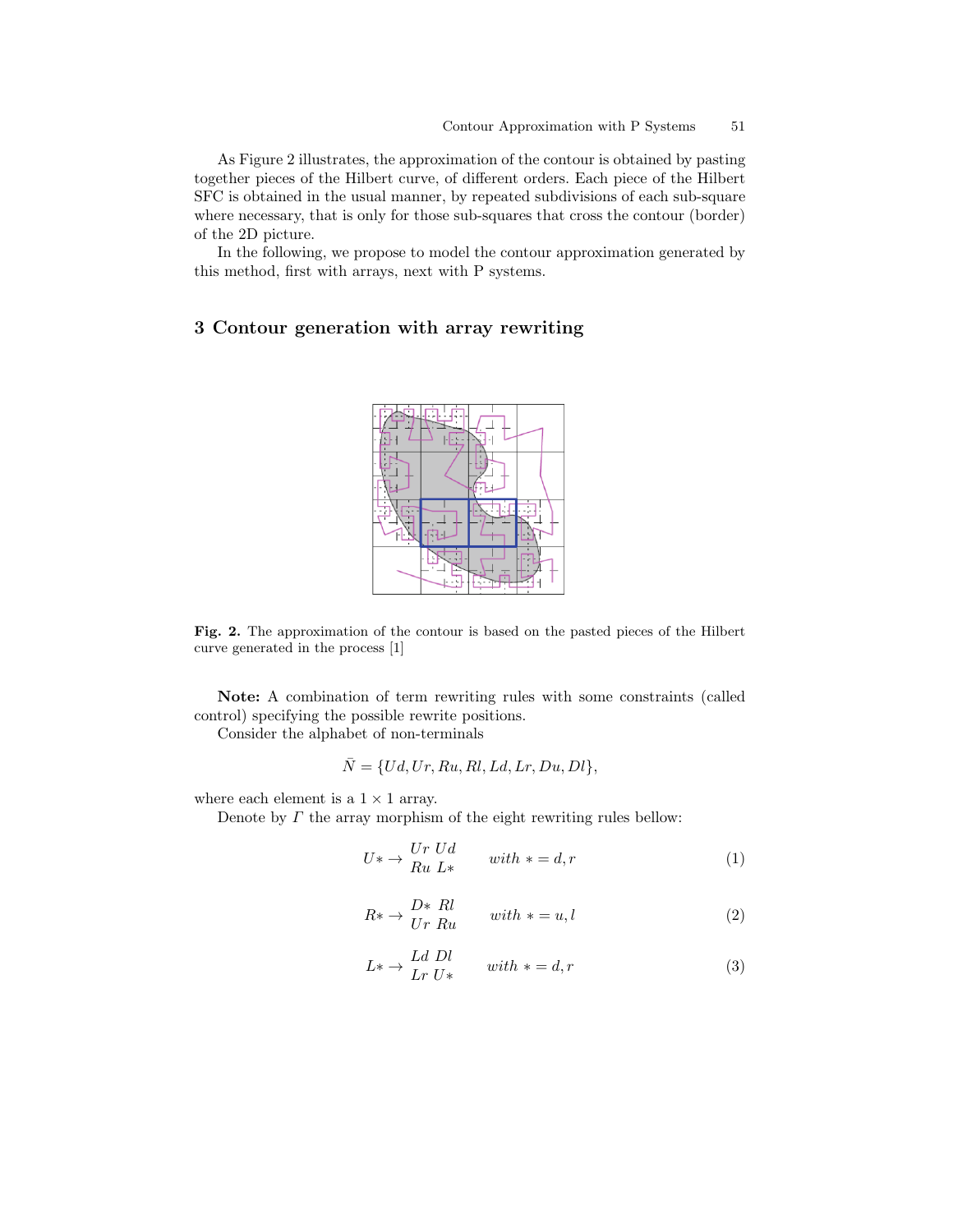$$
D^* \to \begin{array}{c} R^* \,\, Ld \\ Du \,\, Dl \end{array} \qquad with \, * = u, l \tag{4}
$$

Denote by  $F$  the array morphism of the eight rewriting rules below:

$$
Ud \to d, Ur \to r, Ld \to d, Lr \to r, Ru \to u, Rl \to l, Du \to u, Dl \to l \tag{5}
$$

We have shown in [2] that  $F(\Gamma^n(Ur)) =$  the nth Hilbert word  $H_n r$  in array representation.

We will now enlarge the set of non-terminals with one more symbol,  $\#$ , standing for the blank array, and the set of  $\Gamma$  rules, as follows:

$$
U^{1} * \rightarrow \begin{cases} Ur \ Ud \\ Ru \ L* \end{cases} with \ * = d, r \tag{6}
$$

$$
R^{1} * \rightarrow \frac{D*}{Ur} \frac{Rl}{Ru} \qquad with \ * = u, l \tag{7}
$$

$$
L^{1} * \rightarrow \begin{array}{c} Ld \; Dl \\ Lr \; U* \end{array} \qquad with \; * = d, r \tag{8}
$$

$$
D^{1} * \rightarrow \begin{array}{c} R * Ld \\ Du \ Dl \end{array} with * = u, l \tag{9}
$$

$$
U^{0} * = \#^{0} \to \frac{\#^{0}}{\#^{0}} \frac{\#^{0}}{\#^{0}} = \#^{1} \quad \text{with } * = d, r
$$
 (10)

$$
R^0 * \to \#^1 \qquad with \ * = u, l \tag{11}
$$

$$
L^0 * \to \#^1 \qquad with \, * = d, r \tag{12}
$$

$$
D^0 * \to \#^1 \qquad with \ * = u, l \tag{13}
$$

where  $\#^0$  stands for the blank  $1 \times 1$  array. Since we will have parallel rewriting rules, and we want to keep the growing dimension of the array, we will also have rules

$$
\#^{0} \to \frac{\#^{0}}{\#^{0}} \frac{\#^{0}}{\#^{0}} = \#^{1}
$$
\n(14)

which rewrite blanks to blanks. Two succesive applications of the rule above will produce  $\#^2$ , the  $4 \times 4$  array filled with blanks, and so on.

(The notation  $\#^n$  will be useful when we pass to the string representation.)

Each application of array rewriting rules  $(6)-(9)$  will correspond to a **division** of a square into four subsquares.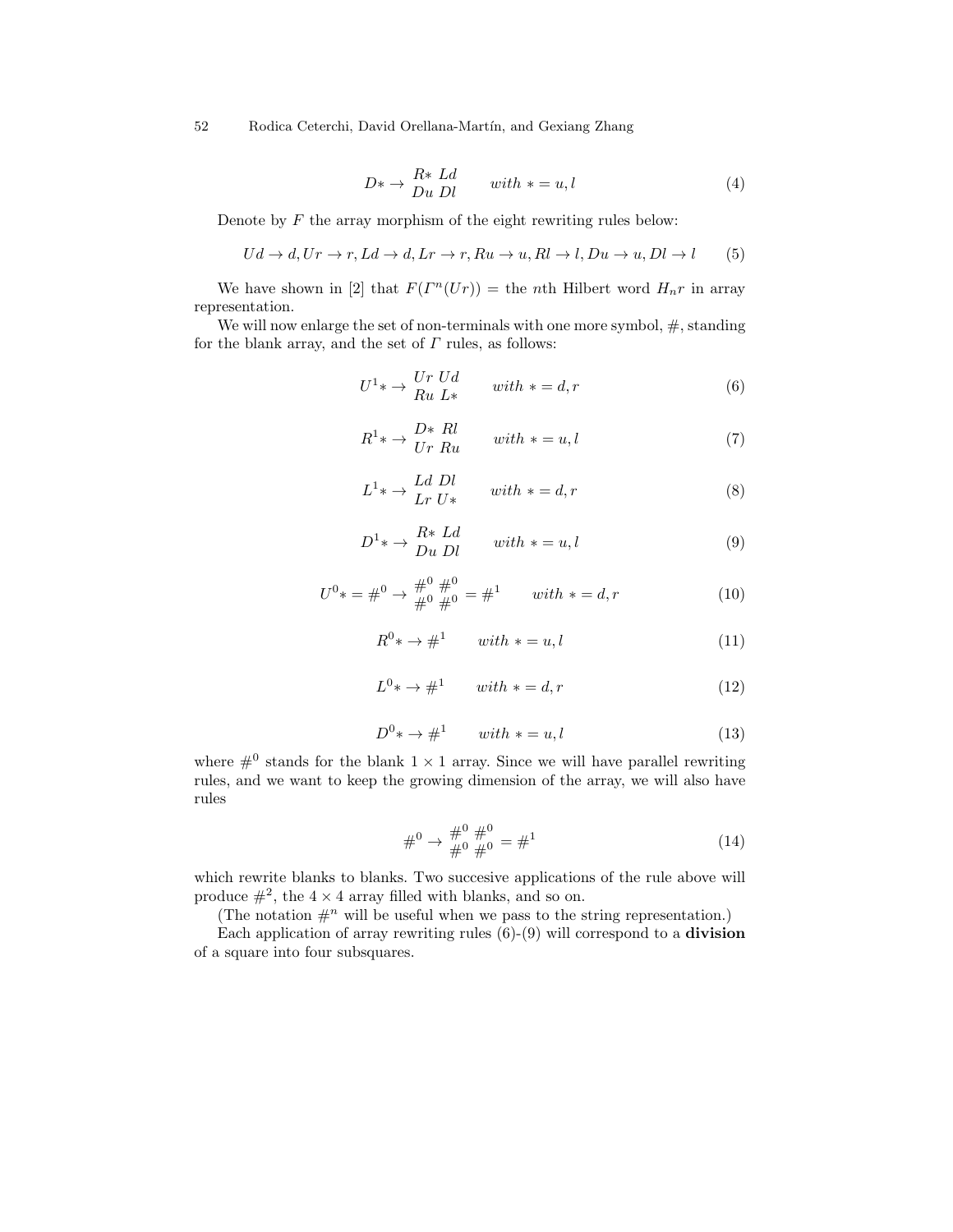A division step will be followed by a recognizer step: each subsquare 'checks' whether it intersects the contour, in which case it gets a 1 superscript, or not, in which case it gets a 0 superscript, and will be rewritten accordingly at the next derivation.

Let us illustrate this with the case of the Figure 2 above:

$$
Ur Ud \ Ur Ud \qquad U^1r U^1d \ U^1r U^0d
$$
  
\n
$$
U^1* \rightarrow \begin{bmatrix} Ur Ud & U^1r U^1d & W^1u & U^1r U^1d \\ Ru L* & R^1u L^1* & \rightarrow Du \ Rl \ Ld \ Dl & \rightarrow D^1u \ R^1l \ L^1d \ D^1l & \rightarrow \\ Ur \ Ru \ Lr \ U^2 & U^0r \ R^1u \ L^1r \ U^1* \end{bmatrix}
$$
  
\n
$$
Ur Ud \ Ur \ Ud \ Ur \ Ud \#^0 \#^0 \qquad Ur \ Ud \ Ur \ Ud \ U^0r U^0d \#^0 \#^0
$$
  
\n
$$
Ru \ Lr \ Ru \ Ld \ Ru \ Lr \#^0 \#^0 \qquad Ru \ L^0r \ R^0u \ Ld \ Ru \ L^0r \#^0 \#^0
$$
  
\n
$$
Du \ Rl \#^0 \#^0 \ Du \ Rl \#^0 \#^0 \qquad Du \ R^0l \#^0 \#^0 \ Du \ R^0l \#^0 \#^0
$$
  
\n
$$
Vr \ Ru \#^0 \#^0 Ur \ Ru \#^0 \#^0 \qquad Ur \ R^0u \#^0 \#^0 Ur \ R^0u \#^0 \#^0
$$
  
\n
$$
Du \ Dl \ Ur \ Ru \ Lr \ Ud \ Du \ Dl \qquad D^0u \ Dl \ Ur \ R^0u \ L^0r \ U^0d \ Du \ D^0l
$$
  
\n
$$
H^0 \#^0 \ Du \ Rl \ Ld \ Dl \ Ur \ Ud \qquad \#^0 \#^0 \ Du \ Rl \ L^0d \ D^0l \ Ur \ U^0d
$$
  
\n
$$
H^0 \#^0 Ur \ Ru \ Lr \ Ur \ Ru \ L* \qquad \#^0 \#^0 U^0r \ Ru \ Lr \ Ur \ Ru \ L^0*
$$

After 3rd division-recognizer steps.

We generate the *nw* subsquare of the picture, illustrated below. We have marked only the 0 superscript of non-terminals, for more clarity.



Fig. 3. Detail of the *nw* subsquare of the initial picture.

## 4 Membrane division rules

We will introduce dynamic P systems, which 'grow' by repeated membrane division rules, which will correspond to the subdivisions of the squares.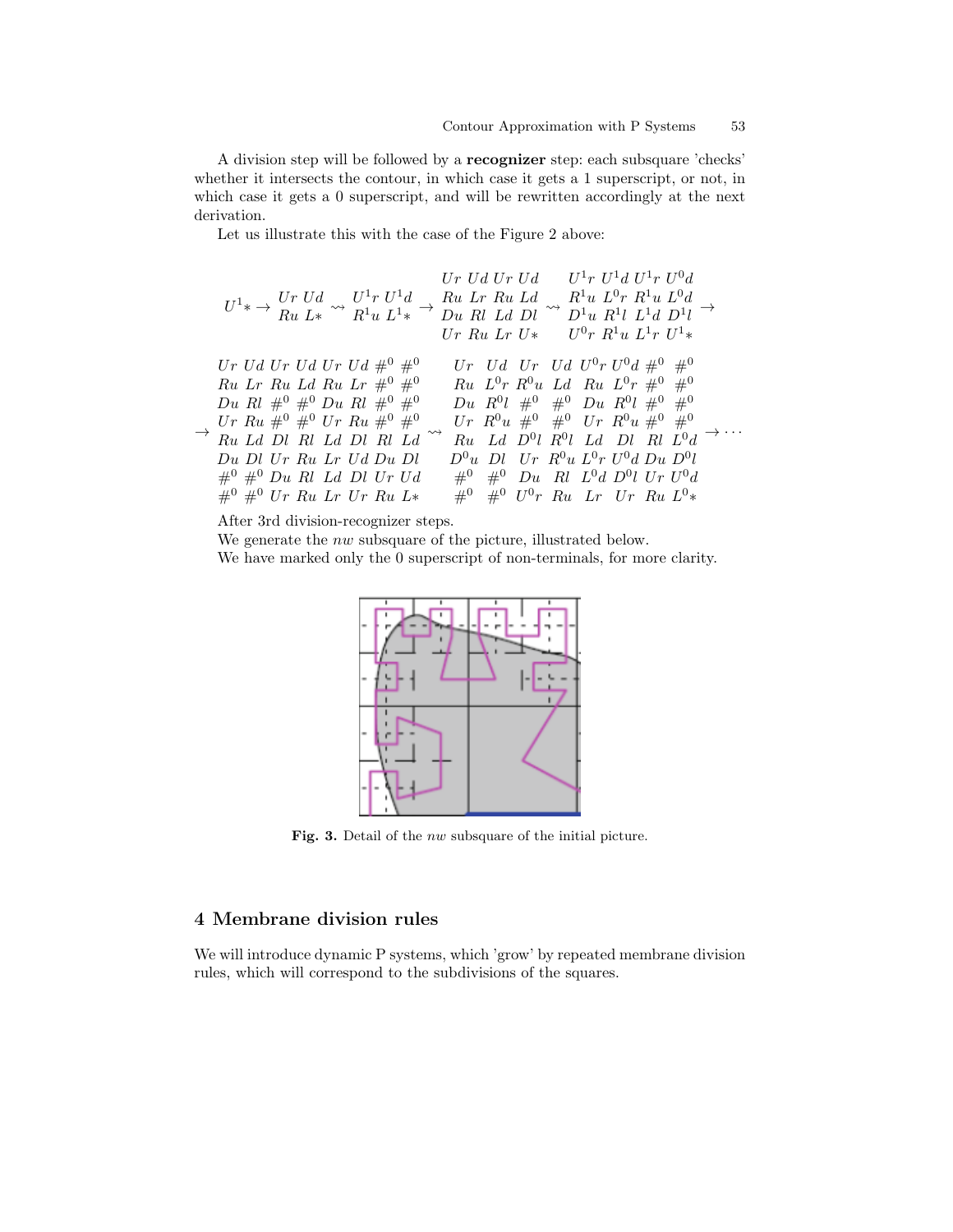#### 4.1 In string format

We have from [2] the linearization procedure which allows to pass from the 2D array representation to the linear one.

$$
[U] \to [Ru]_{sw}[Ur]_{nw}[Ud]_{ne}[L*]_{se} \qquad [R] \to [Ur]_{sw}[Ru]_{se}[Rl]_{ne}[D]_{nw}
$$

$$
[L] \to [Dl]_{ne}[Ld]_{nw}[Lr]_{sw}[U]_{se} \qquad [D] \to [Ld]_{ne}[Dl]_{se}[Du]_{sw}[R]_{nw}
$$

## 4.2 In 2D array format

Each nonterminal array is in a membrane which has the possibility of dividing itself into 4 membranes organized in a tissue manner.

The array rewriting rules become division rules for membranes, resulting in tissue P systems:

$$
[U^1*] \to \begin{bmatrix} Ur \\ [Ru] & [L*] \end{bmatrix} \qquad with \; * = d, r \tag{15}
$$

$$
[R1 *] \rightarrow [Dr] [Rl] \qquad with * = u, l \tag{16}
$$

$$
[L1 *] \rightarrow [Ld] [Dl] \qquad with * = d, r \tag{17}
$$

$$
[D1 *] \rightarrow [Ru] [Ld] \qquad with * = u, l \tag{18}
$$

An example of 3 succesive subdivisions, which will finally lead to the picture:

$$
[U^1*] \rightarrow [U^1] \begin{bmatrix} Ud \end{bmatrix} \sim [U^1r] \begin{bmatrix} Ud \end{bmatrix} \begin{bmatrix} Ur \end{bmatrix} \begin{bmatrix} Ud \end{bmatrix} \begin{bmatrix} Ur \end{bmatrix} \begin{bmatrix} Ud \end{bmatrix} \begin{bmatrix} U^1r \end{bmatrix} \begin{bmatrix} U^1r \end{bmatrix} \begin{bmatrix} U^1r \end{bmatrix} \begin{bmatrix} U^1r \end{bmatrix} \begin{bmatrix} U^0d \end{bmatrix}
$$
\n
$$
[U^1*] \begin{bmatrix} Ud \end{bmatrix} \sim \begin{bmatrix} R^1u \end{bmatrix} \begin{bmatrix} L^1r \end{bmatrix} \begin{bmatrix} Ud \end{bmatrix} \sim \begin{bmatrix} R^1u \end{bmatrix} \begin{bmatrix} L^1r \end{bmatrix} \begin{bmatrix} R^1u \end{bmatrix} \begin{bmatrix} L^0r \end{bmatrix} \begin{bmatrix} R^1u \end{bmatrix} \begin{bmatrix} L^0d \end{bmatrix}
$$
\n
$$
[Ur] \begin{bmatrix} Ru \end{bmatrix} \begin{bmatrix} L^1r \end{bmatrix} \begin{bmatrix} L^1u \end{bmatrix} \begin{bmatrix} L^1u \end{bmatrix} \begin{bmatrix} L^1u \end{bmatrix} \begin{bmatrix} L^1u \end{bmatrix} \begin{bmatrix} L^1u \end{bmatrix} \begin{bmatrix} L^1u \end{bmatrix} \begin{bmatrix} L^1u \end{bmatrix}
$$
\n
$$
[Ur] \begin{bmatrix} Ud \end{bmatrix} \begin{bmatrix} Ur \end{bmatrix} \begin{bmatrix} Ud \end{bmatrix} \begin{bmatrix} L^1r \end{bmatrix} \begin{bmatrix} L^1u \end{bmatrix} \begin{bmatrix} L^1u \end{bmatrix} \begin{bmatrix} L^1u \end{bmatrix} \begin{bmatrix} L^1r \end{bmatrix} \begin{bmatrix} L^1u \end{bmatrix} \begin{bmatrix} L^1u \end{bmatrix} \begin{bmatrix} L^1u \end{bmatrix} \begin{bmatrix} L^1u \end{bmatrix} \begin{bmatrix} L^1u \end{bmatrix} \begin{bmatrix} L^1u \end{bmatrix} \begin{bmatrix} L^1u \end{
$$

→ [Du] [Rl] [#<sup>0</sup> ] [#<sup>0</sup> ] [Du] [Rl] [#<sup>0</sup> ] [#<sup>0</sup> ] [Ur] [Ru] [#<sup>0</sup> ] [#<sup>0</sup> ] [Ur] [Ru] [#<sup>0</sup> ] [#<sup>0</sup> ] [Ru] [Ld] [Dl] [Rl] [Ld] [Dl] [Rl] [Ld] [Du] [Dl] [Ur] [Ru] [Lr] [U d] [Du] [Dl] [#<sup>0</sup> ] [#<sup>0</sup> ] [Du] [Rl] [Ld] [Dl] [Ur] [U d] [#<sup>0</sup> ] [#<sup>0</sup> ] [Ur] [Ru] [Lr] [Ur] [Ru] [L∗] [Du] [R 0 l] [#<sup>0</sup> ] [#<sup>0</sup> ] [Du] [R 0 l] [#<sup>0</sup> ] [#<sup>0</sup> ] [Ur] [R <sup>0</sup>u] [#<sup>0</sup> ] [#<sup>0</sup> ] [Ur] [R <sup>0</sup>u] [#<sup>0</sup> ] [#<sup>0</sup> ] [Ru] [Ld] [D 0 l] [R 0 l] [Ld] [Dl] [Rl] [L 0 d] [D <sup>0</sup>u] [Dl] [Ur] [R <sup>0</sup>u] [L 0 r] [U 0 d] [Du] [D 0 l] [#<sup>0</sup> ] [#<sup>0</sup> ] [Du] [Rl] [L 0 d] [D 0 l] [Ur] [U 0 d] [#<sup>0</sup> ] [#<sup>0</sup> ] [U 0 r] [Ru] [Lr] [Ur] [Ru] [L 0 ∗] → · · ·

With labels on membranes:

$$
[U] \to [Ru]_{sw}[Ur]_{nw}[Ud]_{ne}[L*]_{se} \qquad [R] \to [Ur]_{sw}[Ru]_{se}[Rl]_{ne}[D]_{nw}
$$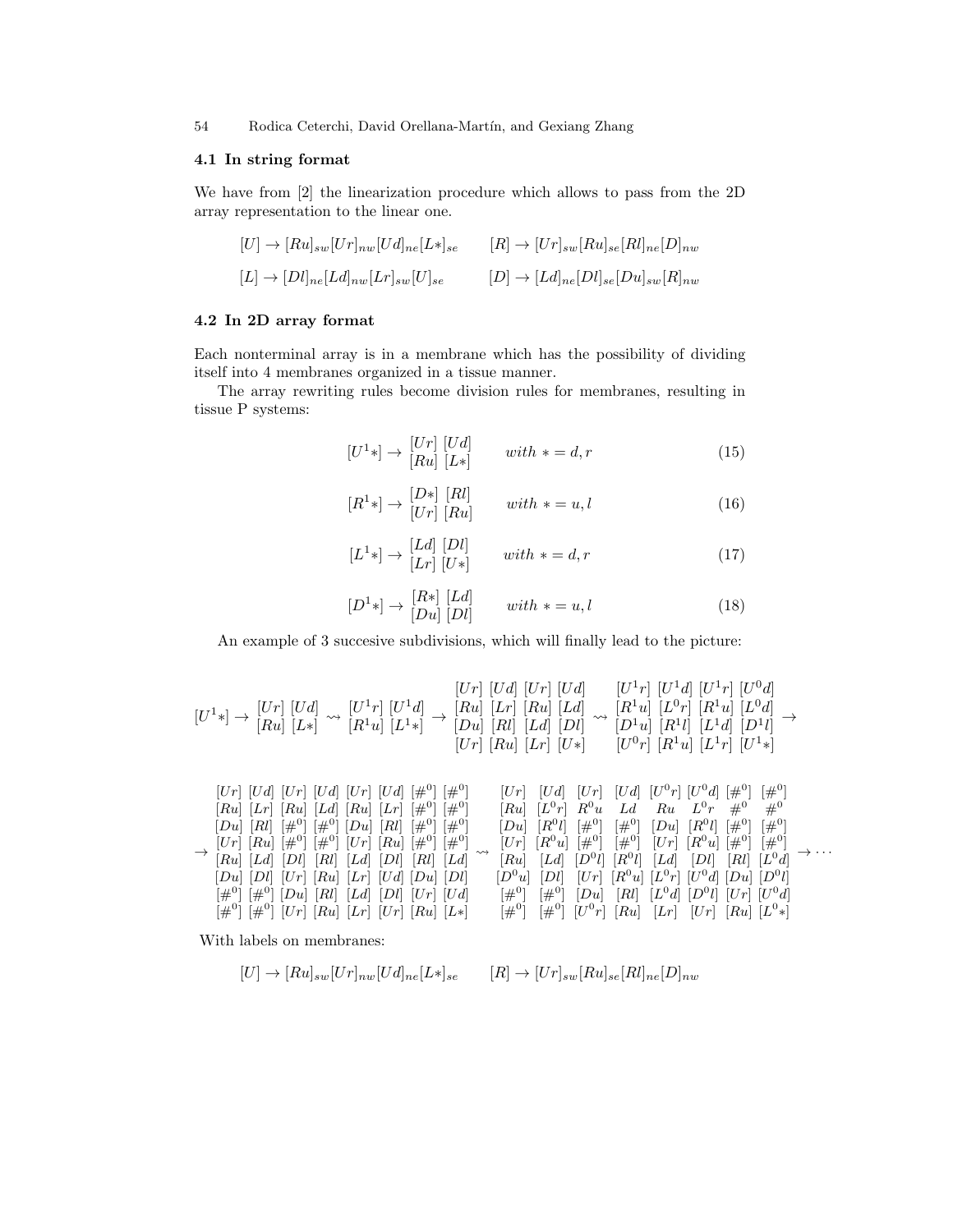Contour Approximation with P Systems  $55$ 

$$
[L] \to [Dl]_{ne}[Ld]_{nw}[Lr]_{sw}[U]_{se} \qquad [D] \to [Ld]_{ne}[Dl]_{se}[Du]_{sw}[R]_{nw}
$$

$$
[U1 *] \rightarrow [Ur]_{nw} [Ud]_{ne} \t\t with * = d,r \t\t (19)
$$

$$
[R1 *] \rightarrow [D*]_{nw} [Rl]_{ne} \t with * = u, l
$$
  
(20)

$$
[L1 *] \rightarrow [Ld]_{nw} [Dl]_{ne} \t\t with * = d,r \t\t (21)
$$

$$
[D1 *] \rightarrow [R*]_{nw} [Ld]_{ne}
$$
  

$$
[Du]_{sw} [Dl]_{se}
$$
 with  $* = u, l$  (22)

#### 4.3 Labels for membranes, and memory

In the above we have used labels  $\{sw, nw, ne, se\}$  standing for the obvious notation for corners of a square: southwest, northwest, etc.

Of course, binary labels could be used instead, with interesting properties. For instance:

$$
sw = 00, \, nw = 01, \, ne = 11, \, se = 10.
$$

This has the property that any 2 adjacent squares have labels differing in only 1 bit (Gray code on 2 bits). Many binary codes can be associated to SFCs.

We will concatenate (properly!) labels at every derivation step, such that each membrane: on one hand inherits the label of its 'parent', and gets a label stating what 'son' it is. In this way, membranes have memory. Division rules (with labels) will be of the form:

$$
[ \ ]_{\alpha} \rightarrow [ \ ]_{\alpha 00} [ \ ]_{\alpha 01} [ \ ]_{\alpha 11} [ \ ]_{\alpha 10}
$$

## 5 Tissue P systems with evolutional communication rules, extended division rules and external inputs

**Definition 1.** Let  $\Pi = (\Gamma, H, \mathcal{M}_1, \dots, \mathcal{M}_q, \mathcal{R}, \mathcal{I})$  be a tissue P system with evolutional communication rules, extended division and r external inputs rules of degree q, where:

- $1. \Gamma$  is a finite alphabet;
- 2. H is the set of labels  $\{1,\ldots,q\}$ ;
- 3.  $M_1, \ldots, M_q$  are multisets over  $\Gamma$ ;
- 4. R is the set of rules of the following forms:
- $a)$   $[u]_{h_1}$   $[v]_{h_2}$   $\rightarrow$   $[v']_{h_1}$   $[u']_{h_2}$ ,  $h_1, h_2 \in H$ ,  $u, v, u', v' \in M_f(\Gamma), |u| + |v| >$  $0, |u| = 0 \rightarrow |u'| = 0, |v| = 0 \rightarrow |v'| = 0$  (evolutional communication rules);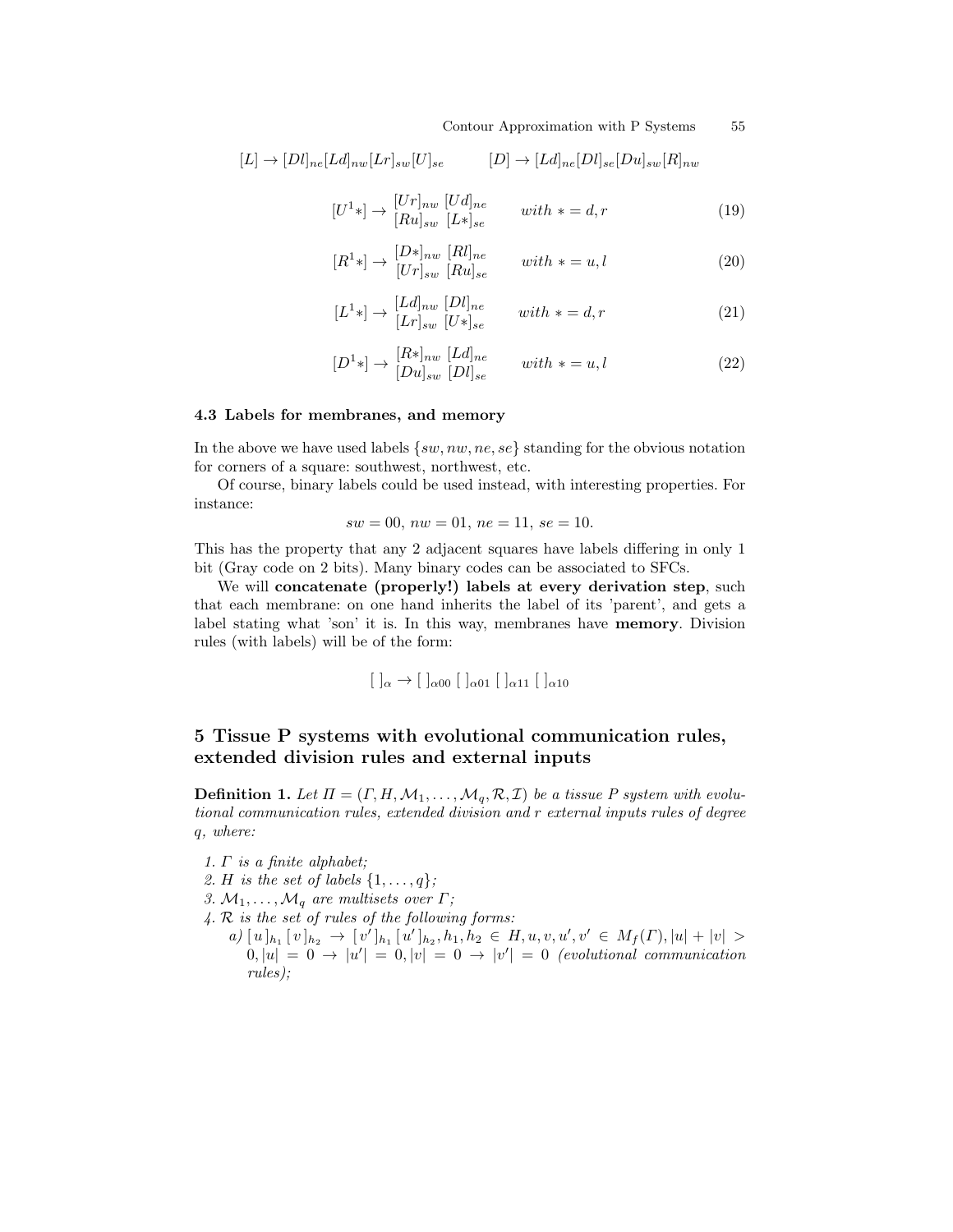$b) [a]_h \to [a_1]_{h_1} \dots [a_s]_{h_s}, h, h_1, \dots, h_s \in H, a, a_1, \dots, a_s \in \Gamma$  (extended division rules);

- 5. *I* be a set of elements  $(\Gamma_i, H_i, \mathcal{R}_i), 1 \leq i \leq r$  such that: a)  $\Gamma_i \subseteq \Gamma$ ; b)  $H_i \cap H = \emptyset \wedge H_i \cap H_j = \emptyset, i \neq j.$ 
	- c)  $\mathcal{R}_i$  is the set of rules of the following form:
		- $i. [u]_{h_1} [v]_{h_2} \rightarrow [h_1 [u']_{h_2}, h_1 \in H_i, h_2 \in H, u \in M_f(\Gamma_i), v, u' \in$  $M_f(\Gamma), |u| > 0$  (evolutional communication rules);

A tissue P system with communication rules, extended division rules and  $r$  inputs

$$
\Pi = (\Gamma, H, \mathcal{M}_1, \dots, \mathcal{M}_q, \mathcal{R}, \mathcal{I})
$$

of degree q can be viewed as a set of q cells such that  $\mathcal{M}_1, \ldots, \mathcal{M}_q$  represent the multisets of objects initially placed in the  $q$  cells of the system.

A rule of the type  $[u]_{h_1} [v]_{h_2} \to [v']_{h_1} [u']_{h_2}$  is called an *evolutional com*munication rule. A rule of the type  $[a]_h \to [a_1]_{h_1} \dots [a_s]_{h_s}$  is called an extended division rule. The length of evolutional communication rules is defined by  $|u| + |v| + |u'| + |v'|$ . The length of extended division rules is defined by  $s + 1$ . These rules were introduced in [9], and more deeply investigated in [4, 5, 6]

An *instantaneous description* or a *configuration* at an instant t of a tissue P system with evolutional communication rules and extended division rules is described by the cells present and the corresponding multisets of objects over Γ associated with all the cells present in the system (not in the inputs). The initial *configuration* is  $((1, \mathcal{M}_1), \ldots, (q, \mathcal{M}_q)).$ 

A rule  $[u]_{h_1} [v]_{h_2} \to [v']_{h_1} [u']_{h_2}, h_2 \in H$  is applicable to a configuration  $C_t$ at an instant t if there exist a cell labelled by  $h_1$  containing the multiset u and a cell labelled by  $h_2$  containing the multiset v. When applying such a rule, the objects specified by  $u$  and  $v$  disappear from their respective cells and multisets  $v'$ and u' appear in  $h_1$  and  $h_2$ , respectively. If  $|u|=0$  (respectively,  $|v|=0$ ), then  $|u'| = 0$  (resp.,  $|v'| = 0$ ) must be satisfied (this would correspond to symport rules). If  $h_2 \in H_1 \cup \cdots \cup H_r$ , the rule is applicable to a configuration  $\mathcal{C}_t$  at an instant t if there exist a cell labelled by  $h_1$  containing the multiset u and the cell of the external input i such that  $h_2 \in H_i$  contains the multiset v. The behaviour of the application of the rule is similar to when  $h_2 \in H$ .

A rule  $[a]_h \to [a_1]_{h_1} \dots [a_s]_{h_s}$  is applicable to a configuration  $\mathcal{C}_t$  at an instant t if there exists a cell labelled by  $h$  containing an object  $a$ . When applying such a rule, the cell h is divided in s new cells labelled by  $h_i(1 \leq i \leq s)$ , where a is changed to  $a_i$  in the corresponding cell and the rest of the contents is replicated in each cell.

We can think that the external inputs are independent systems that are computing a function. In each computational step, they will have different contents, that will be stated when the system is defined. In this sense, the contents of each cell of the system has to be defined for every configuration.

The rules from  $R$  of a tissue P system with evolutional communication rules, extended division rules and external inputs are applied in a non-deterministic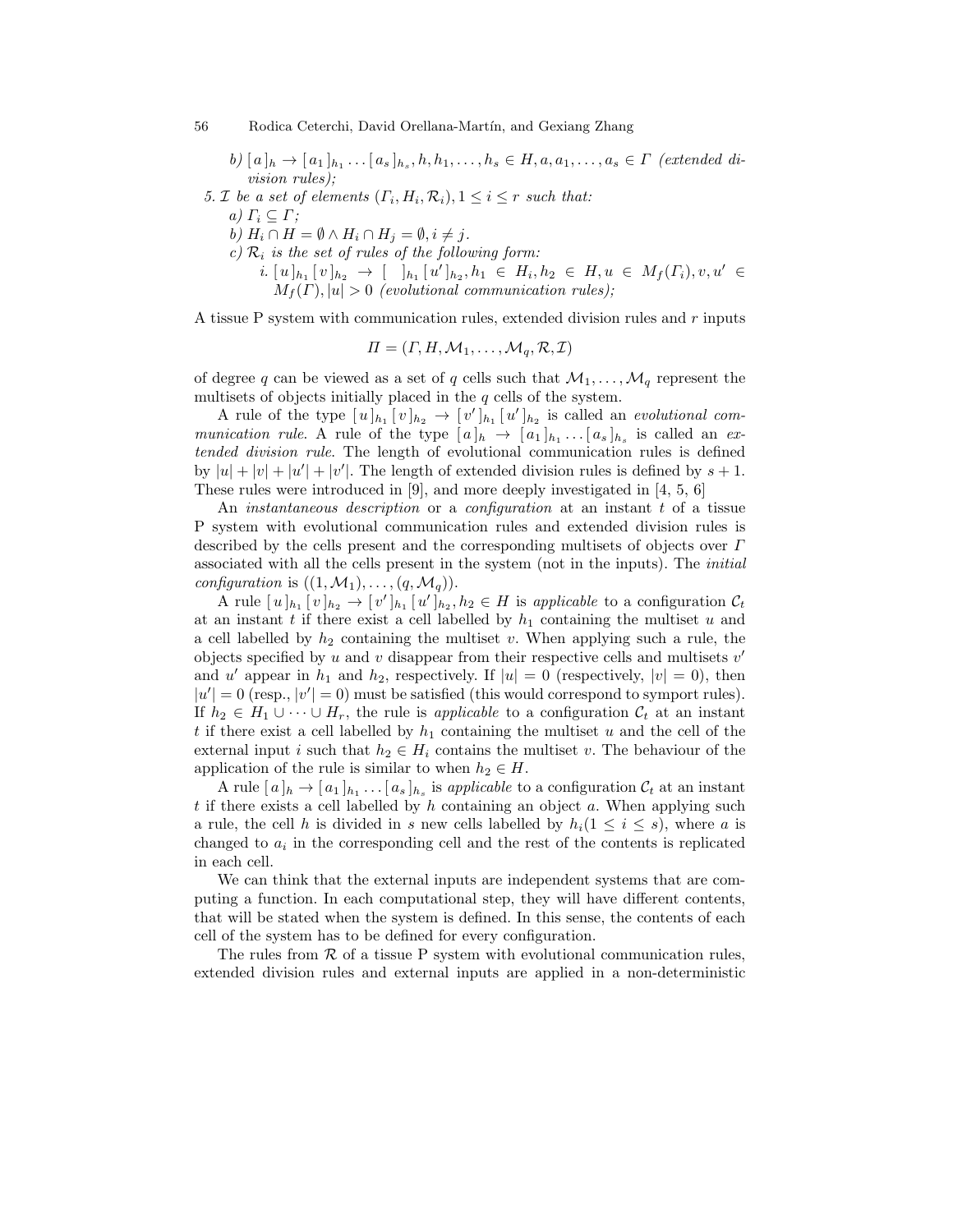maximally parallel manner (at each step we apply a multiset of rules which is maximal; that is, no further applicable rule can be added), with the following important remark: if a cell is divided, then the division rule is the only one which is applied to that cell at that step; that is, extended division rules interrupts the communication of that cell with others in that step. The new cells resulting from division will be able to interact with other cells from the next step.

Let us fix a tissue P system with evolutional communication rules, extended division rules and r inputs  $\Pi$ . We say that configuration  $\mathcal{C}_t$  yields configuration  $\mathcal{C}_{t+1}$  in one transition step, denoted by  $\mathcal{C}_t \Rightarrow_{\Pi} \mathcal{C}_{t+1}$  if we can pass from  $\mathcal{C}_t$  to  $\mathcal{C}_{t+1}$  by applying the rules from  $\mathcal R$  as follows: A transition step is divided in two micro-steps.

- 1. First, rules from  $\mathcal{R}_i, 1 \leq i \leq r$  are applied in a maximally parallel and nondeterministic way. The "input systems" cannot receive any new contents from the main system. This first step is denoted as  $\mathcal{C}_t \leadsto \mathcal{C}'_t$ ;
- 2. Second, rules from  $\mathcal R$  are applied as stated above. This is denoted as  $\mathcal C'_t \to \mathcal C_{t+1}$ ;

We say that a transition step  $C_t \Rightarrow_{\Pi} C_{t+1}$  is a transition  $C_t \rightsquigarrow C'_t \rightarrow C_{t+1}$ .

A *computation* of  $\Pi$  is a (finite or infinite) sequence of configurations such that:

- 1. the first term of the sequence is the initial configuration of the system;
- 2. each non-initial configuration of the sequence is obtained from the previous configuration by applying rules of the system in a maximally parallel manner with the restrictions previously mentioned; and
- 3. if the sequence is finite (called halting computation) then the last term of the sequence is a *halting configuration* (a configuration where no rule of the system is applicable to it).

All computations start from an initial configuration and proceed as stated above.

If  $\mathcal{C} = (\mathcal{C}_0, \ldots, \mathcal{C}_p)$  of  $\Pi$  ( $p \in \mathbb{N}$ ) is a halting computation, then the length of  $\mathcal{C}$ , denoted by  $|\mathcal{C}|$  is p; that is,  $|\mathcal{C}|$  is the number of non-initial configurations which appear in the finite sequence C. We denote by  $\mathcal{C}_t(i), i \in H$ , the multiset of objects over  $\Gamma$  contained in all membranes labelled by i (by applying extended division rules different membranes with the same label can be created) at configuration  $\mathcal{C}_t$ . We denote  $\mathcal{C}_t^*$  the multiset  $\mathcal{L}_{h \in H} \mathcal{C}_t(h)$ 

### 6 Generating contour approximations with P systems

We will use a P system of the type introduced in Section 5. It interacts with a 2D picture with contour as described by Figure 4

Let  $n$  be the number of iterations of the Hilbert curve we want to describe, let  $L = \{00, 01, 10, 11\}^n$  the set of all words of length at most  $2n$  over  $\{00, 01, 10, 11\}$ and  $\overline{N} = \{Ud, Ur, Ru, Rl, Ld, Lr, Du, Dl\}$ . We consider the tissue P system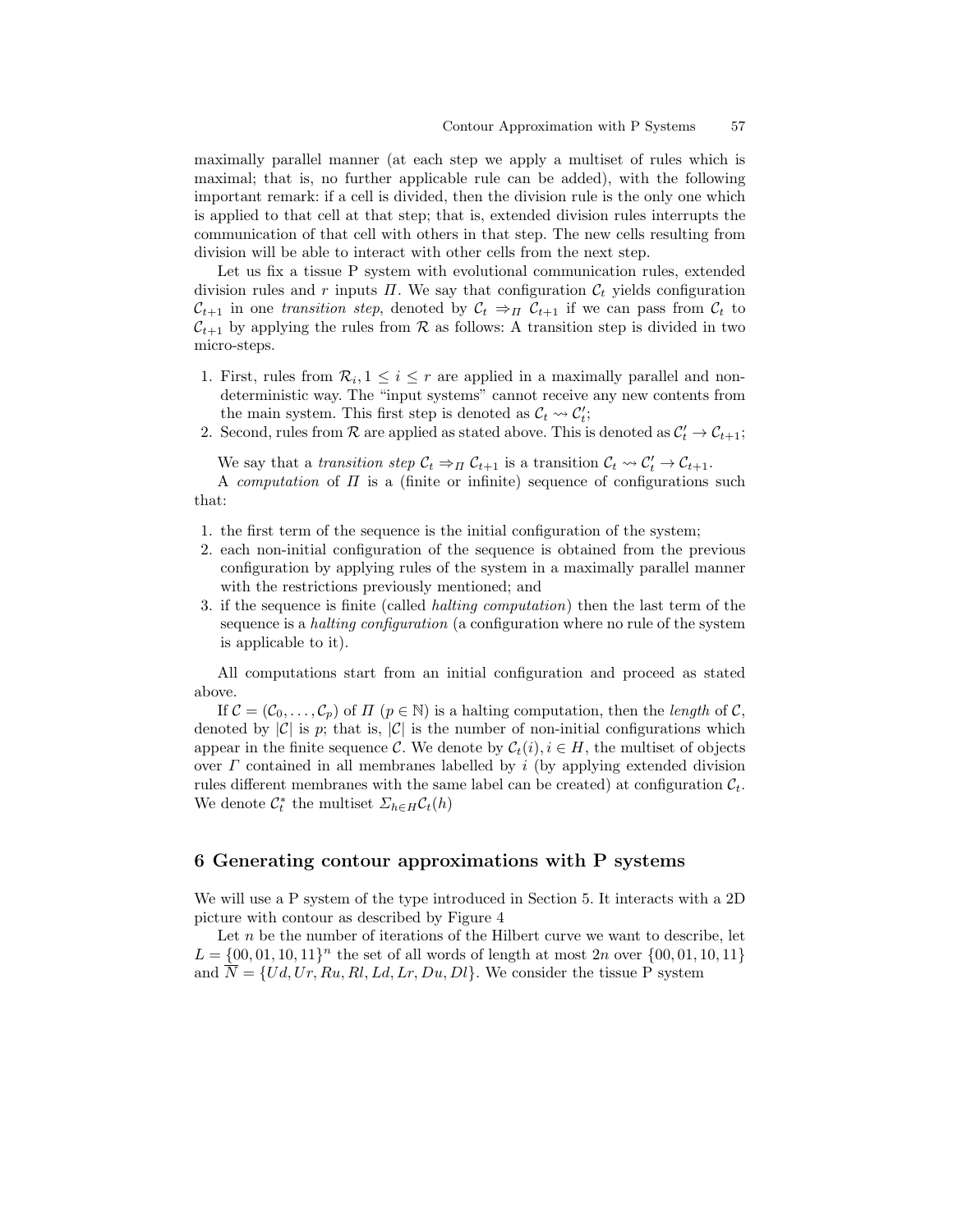

Fig. 4. In each step, the external input system pic interacts with  $\Pi$  in such a way that a symbol 0 or 1 is sent to the corresponding cell in the system.

$$
\Pi = (\Gamma, H, \mathcal{M}_{\lambda}, \mathcal{R}, \mathcal{I})
$$

with evolutional communication rules, extended division rules and 1 external input defined as follows:

- 1. Working alphabet:  $\Gamma = \overline{N} \cup \{U^{\alpha}d, U^{\alpha}r, R^{\alpha}u, R^{\alpha}l, L^{\alpha}d, L^{\alpha}r, D^{\alpha}u, D^{\alpha}l \mid \alpha \in$  $\{0,1\}$  ∪  $\{0,1\}$ , being  $\lambda$  the empty string;
- 2.  $H = \{00, 01, 10, 11\}^*$  (that is, the set of all words over  $\{00, 01, 10, 11\}$ ) is the set of labels;
- 3.  $\mathcal{M}_{\lambda} = \{U^1r\}$
- 4. The set  $R$  consists of the following rules:
	- a) Rules to divide the cells with intersections:<br> $[L_1^T d]_1 \rightarrow [R_2]_{1,2}$   $[L_2^T]_2 \rightarrow [L_3^T]_3$

$$
\begin{aligned}\n[U^1d]_h &\to [Ru]_{h00} [Ur]_{h01} [Ud]_{h11} [Ld]_{h10} \\
[U^1r]_h &\to [Ru]_{h00} [Ur]_{h01} [Ud]_{h11} [Lr]_{h10} \\
[R^1u]_h &\to [Ur]_{h00} [Du]_{h01} [Rl]_{h11} [Ru]_{h10} \\
[R^1l]_h &\to [Ur]_{h00} [Dl]_{h01} [Rl]_{h11} [Ru]_{h10} \\
[L^1d]_h &\to [Lr]_{h00} [Ld]_{h01} [Dl]_{h11} [Ud]_{h10} \\
[L^1r]_h &\to [Lr]_{h00} [Ld]_{h01} [Dl]_{h11} [Ur]_{h10} \\
[D^1u]_h &\to [Du]_{h00} [Ru]_{h01} [Ld]_{h11} [Dl]_{h10} \\
[D^1l]_h &\to [Du]_{h00} [Rl]_{h01} [Ld]_{h11} [Dl]_{h10}\n\end{aligned}
$$

b) Rules to divide the cells without intersections: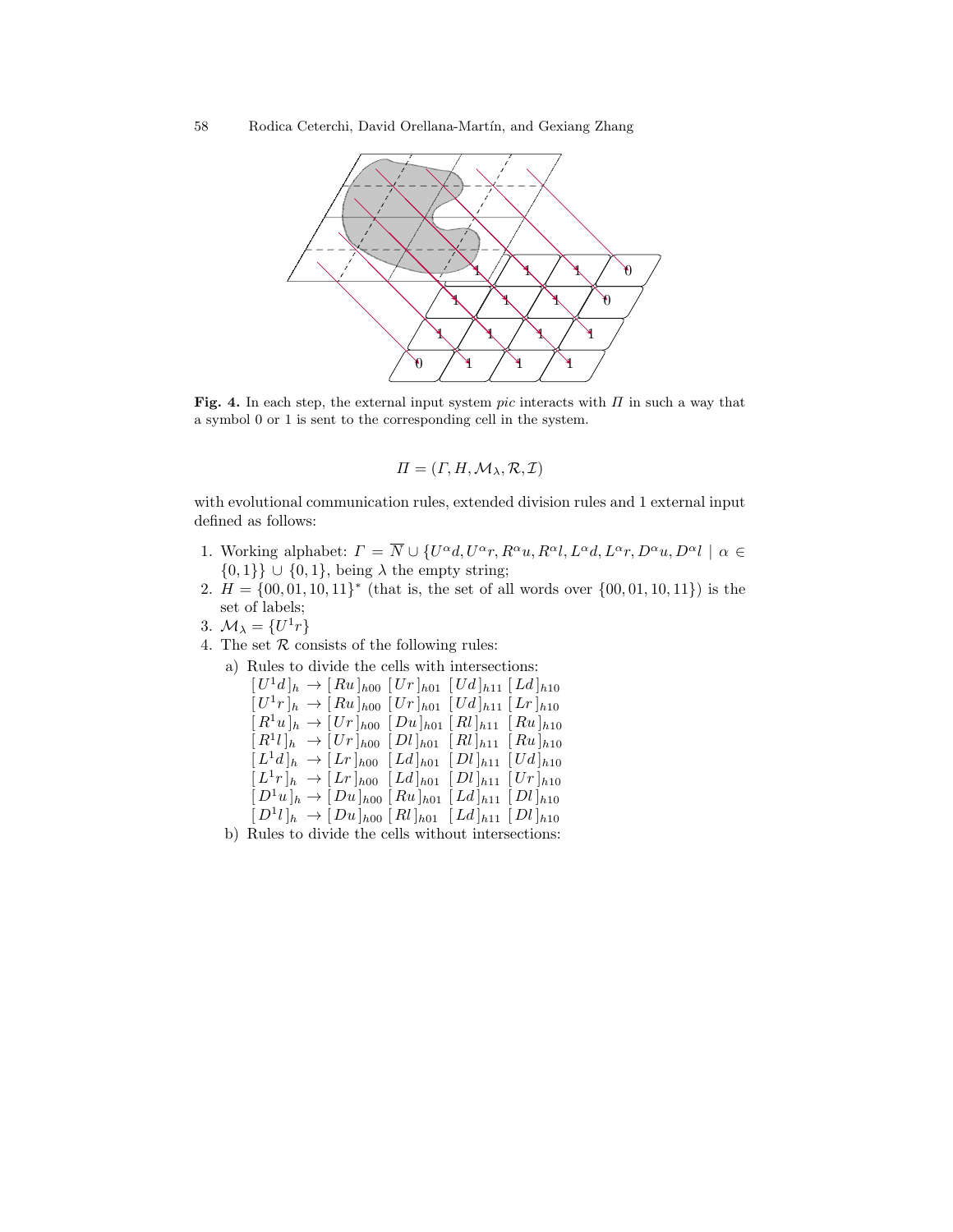$[U^0d]_h \rightarrow [\#]_{h00} [\#]_{h01} [\#]_{h11} [\#]_{h10}$  $[U^0r]_h \rightarrow [\#]_{h00} [\#]_{h01} [\#]_{h11} [\#]_{h10}$  $[R^0u]_h \rightarrow [\#]_{h00} [\#]_{h01} [\#]_{h11} [\#]_{h10}$  $[R^0 l]_h \rightarrow [\#]_{h00} [\#]_{h01} [\#]_{h11} [\#]_{h10}$  $[L^0d]_h \rightarrow [\#]_{h00} [\#]_{h01} [\#]_{h11} [\#]_{h10}$  $[L^0r]_h \rightarrow [\#]_{h00} [\#]_{h01} [\#]_{h11} [\#]_{h10}$  $D^0u\vert_h \to \left[\,\#\,\right]_{h00}\left[\,\#\,\right]_{h01}\left[\,\#\,\right]_{h11}\left[\,\#\,\right]_{h10}$  $[D^0 l]_h \rightarrow [\#]_{h00} [\#]_{h01} [\#]_{h11} [\#]_{h10}$  $[\#^0]_h \rightarrow [\#]_{h00} [\#]_{h01} [\#]_{h11} [\#]_{h10}$ 5.  $I = (\Gamma_{pic}, H_{pic}, \mathcal{R}_{pic})$ , where: a)  $\Gamma_{pic} = \{0, 1\}$ b)  $H_{pic}$  is the set of the elements from H but with superscript pic. c) The set  $\mathcal{R}_{pic}$  consists of the following rules: i. Rules to communicate if there is an interesection in a specific area:  $[a]_h^{pic} [Ud]_h \rightarrow [$   $]_h^{pic} [U^a d]_h$  $[a]_h^{\text{pic}}[Ur]_h \rightarrow [$   $]_h^{\text{pic}}[U^a r]_h$  $[a]_h^{pic}$   $\lbrack Ru]_h \rightarrow \lbrack$   $\lbrack$  $\frac{pic}{h}$   $\lbrack Ra u]_h$  $[a]_h^{pic} [Rl]_h \rightarrow [$   $]_h^{pic} [R^a l]_h$  $[a]_h^{pic} [Ld]_h \rightarrow [$   $\]_h^{pic} [L^a d]_h$  $[a]_h^{pic} [Lr]_h \rightarrow [$   $]_h^{pic} [L^a r]_h$  $[a]_h^{\text{pic}}[Du]_h \to [$   $]_h^{\text{pic}}[D^a u]_h$  $[a]_h^{\text{pic}}[Dl]_h \rightarrow [$   $\]_h^{\text{pic}}[D^a l]_h$  $\mathcal{L}$  $\begin{array}{c} \hline \end{array}$  $\begin{array}{c} \hline \end{array}$ *for*  $a \in \{0, 1\}, h \in H$  $[0]_h^{pic} [\#]_h \to [\quad]_h^{pic} [\#^0]_h$ 

d) The contents of a cell in this system will be 0 if there is no intersection in the corresponding area of the picture, and 1 otherwise. In each configuration there will exist the cells corresponding to the resolution of the system.

## 7 Conclusions, Open problems, Suggestions for further developments

The present paper proposes a new variant of parallel array rewriting rules, capable to generate approximations of irregular contours, based on conecting pieces of Hilbert words of different 'resolutions'.

It proposes also a new variant of tissue P systems with evolutional communication rules, extended division rules and external inputs. In this variant, division rules are allowed to change the labels of the new created cells. The capability of receive input from an external source allows these systems to get more precision of a picture in each transition step.

Further developments are possible along several lines.

• to find means of effectively representing in a graphical manner the entire approximation, the problem being the segments which connect pieces of the SFC;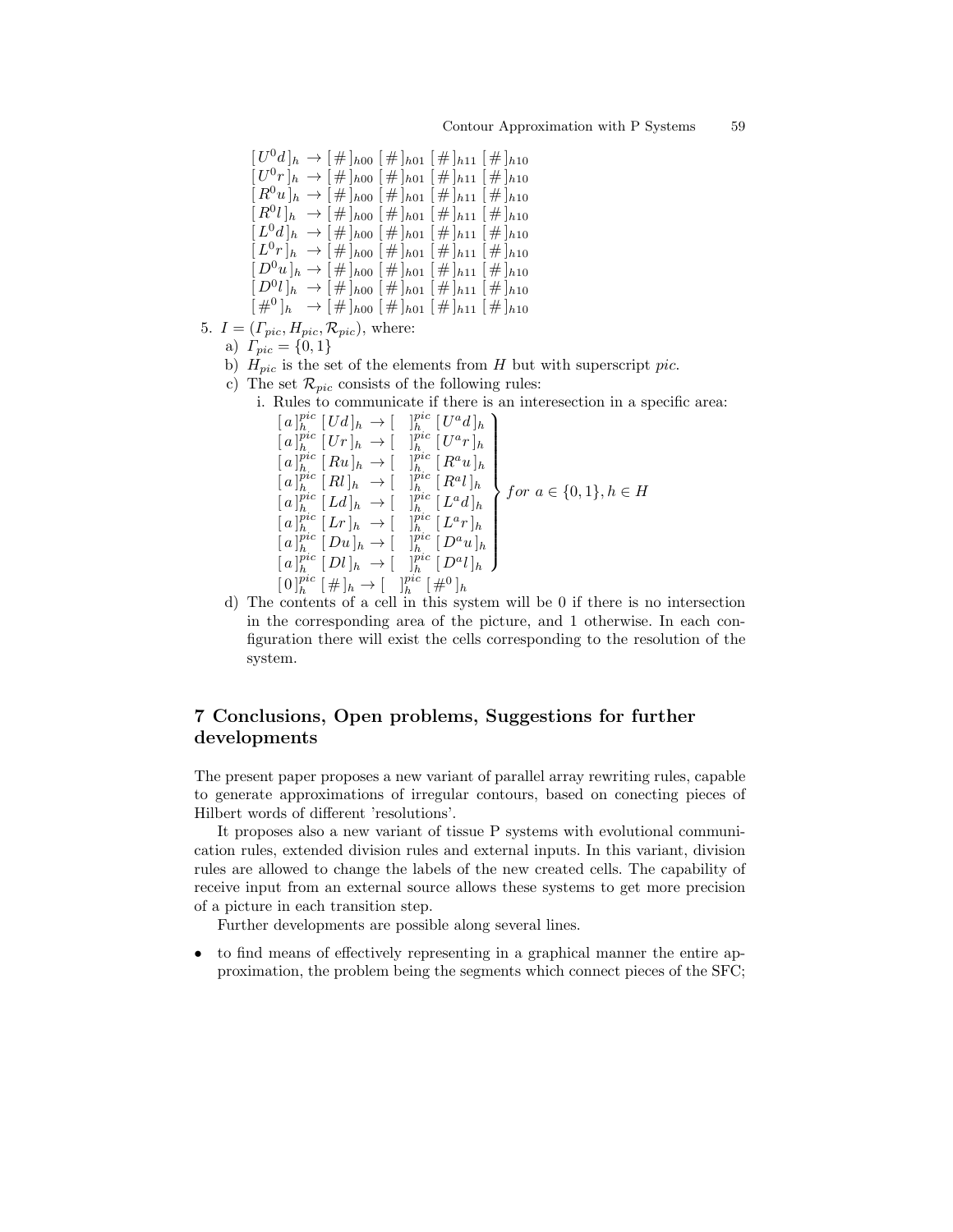- 60 Rodica Ceterchi, David Orellana-Martín, and Gexiang Zhang
- other variants of P systems and refinements of the proposed one
- use the external input as a catalyst to allow or forbid the system to evolve.
- making use of the array representation in string format;
- taking into account the versatility of P systems, to use this small model as a template for complex applications, which involve the manipulation of spatial data; an example would be looking for applications in robotics (global path planning).

### Acknowledgements

The present paper is work in progress.

It was supported in part by the research project TIN2017-89842-P, cofinanced by Ministerio de Economía, Industria y Competitividad (MINECO) of Spain, through the Agencia Estatal de Investigación (AEI), and by Fondo Europeo de Desarrollo Regional (FEDER) of the European Union.

The work of GZ was supported by the National Natural Science Foundation of China (61972324, 61672437, 61702428), by Beijing Advanced Innovation Center for Intelligent Robots and Systems (2019IRS14) and Artificial Intelligence Key Laboratory of Sichuan Province (2019RYJ06).

On a more personal note, RC would like to thank Luis Valencia-Cabrera for asking a very interesting question.

### References

- 1. M. Bader. Space-filling Curves An Introduction with applications in Scientific Computing. Texts in Computational Science and Engineering. Springer-Verlag (2013).
- 2. R. Ceterchi, L. Zhang, L. Pan, K. G. Subramanian, G. Zhang. Generating Hilbert Words in Array Representation with P Systems, presented at ACMC2019, 14-16 November 2019, Xiamen, China (submitted)
- 3. D. Hilbert. Uber die stetige Abbildung einer Linie auf ein Flächenstück. Math. Annln. 38 459–460 (1891).
- 4. D. Orellana-Martín, L. Valencia-Cabrera, B. Song, L. Pan, M.J. Pérez-Jiménez. Tuning frontiers of efficiency in tissue P systems with evolutional communication rules. Complexity, to be published.
- 5. D. Orellana-Martín, L. Valencia-Cabrera, B. Song, L. Pan, M.J. Pérez-Jiménez. Narrowing Frontiers with Evolutional Communication rules and Cell Separation. In D. Orellana, Gh. Păun, A. Riscos, L. Valencia (eds.), Proceedings of the Sixteenth Brainstorming Week on Membrane Computing, Sevilla, Spain, January 30 - February 2 2018, pp. 123-162.
- 6. L. Pan, B. Song, L. Valencia-Cabrera, M.J. Pérez-Jiménez. The Computational Complexity of Tissue P Systems with Evolutional Symport/Antiport Rules. Complexity, vol. 2018, Article ID 3745210, 21 pages, 2018 (10.1155/2018/3745210).
- 7. G. Peano. Sur une courbe qui remplit toute une aire plane. Math. Annln. 36 157–160 (1890).